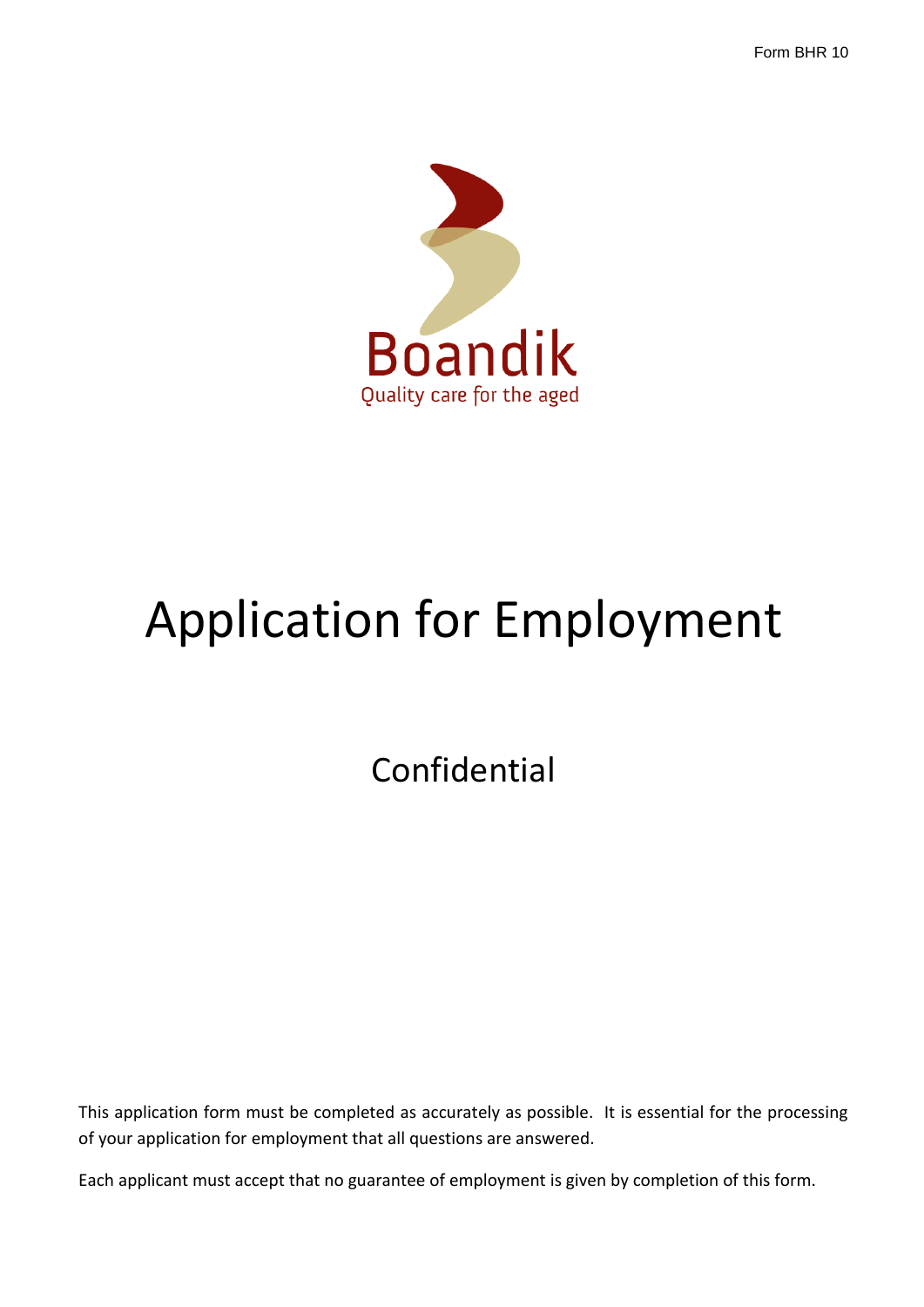#### **Personal details**

| Applicant's full name:                  |                               |                       |            |  |
|-----------------------------------------|-------------------------------|-----------------------|------------|--|
| <b>Residential address:</b>             |                               |                       |            |  |
|                                         |                               |                       |            |  |
|                                         |                               | State:                | Post code: |  |
| Postal address (if different to above): |                               |                       |            |  |
|                                         |                               |                       |            |  |
|                                         |                               | State:                | Post code: |  |
| Telephone: (home)                       |                               | (work)                |            |  |
| Email:                                  |                               |                       |            |  |
| Date of birth:                          |                               | Male / Female<br>Sex: |            |  |
| Australian citizen:                     | $\square$ Yes<br>$\square$ No |                       |            |  |
| Marital status (optional):              |                               | Languages spoken:     |            |  |
| <b>Emergency contact</b>                | Name:                         |                       |            |  |
|                                         | Address:                      |                       |            |  |
|                                         | Phone:                        |                       |            |  |

# **Application details**

| Position applied for:                                  |  |                     |              |                    |
|--------------------------------------------------------|--|---------------------|--------------|--------------------|
| Department:                                            |  |                     |              |                    |
| Are you prepared to work shifts: $\Box$ morning        |  | $\square$ afternoon | $\Box$ night | $\square$ weekends |
| Will this position be your only employment?            |  |                     |              |                    |
| If not, please detail other employer and hours worked? |  |                     |              |                    |

## **Employment details**

| <b>Educational qualifications:</b>                                  |  |
|---------------------------------------------------------------------|--|
|                                                                     |  |
|                                                                     |  |
|                                                                     |  |
|                                                                     |  |
| Certificates held (please include certificate number/expiry dates): |  |
|                                                                     |  |
|                                                                     |  |
|                                                                     |  |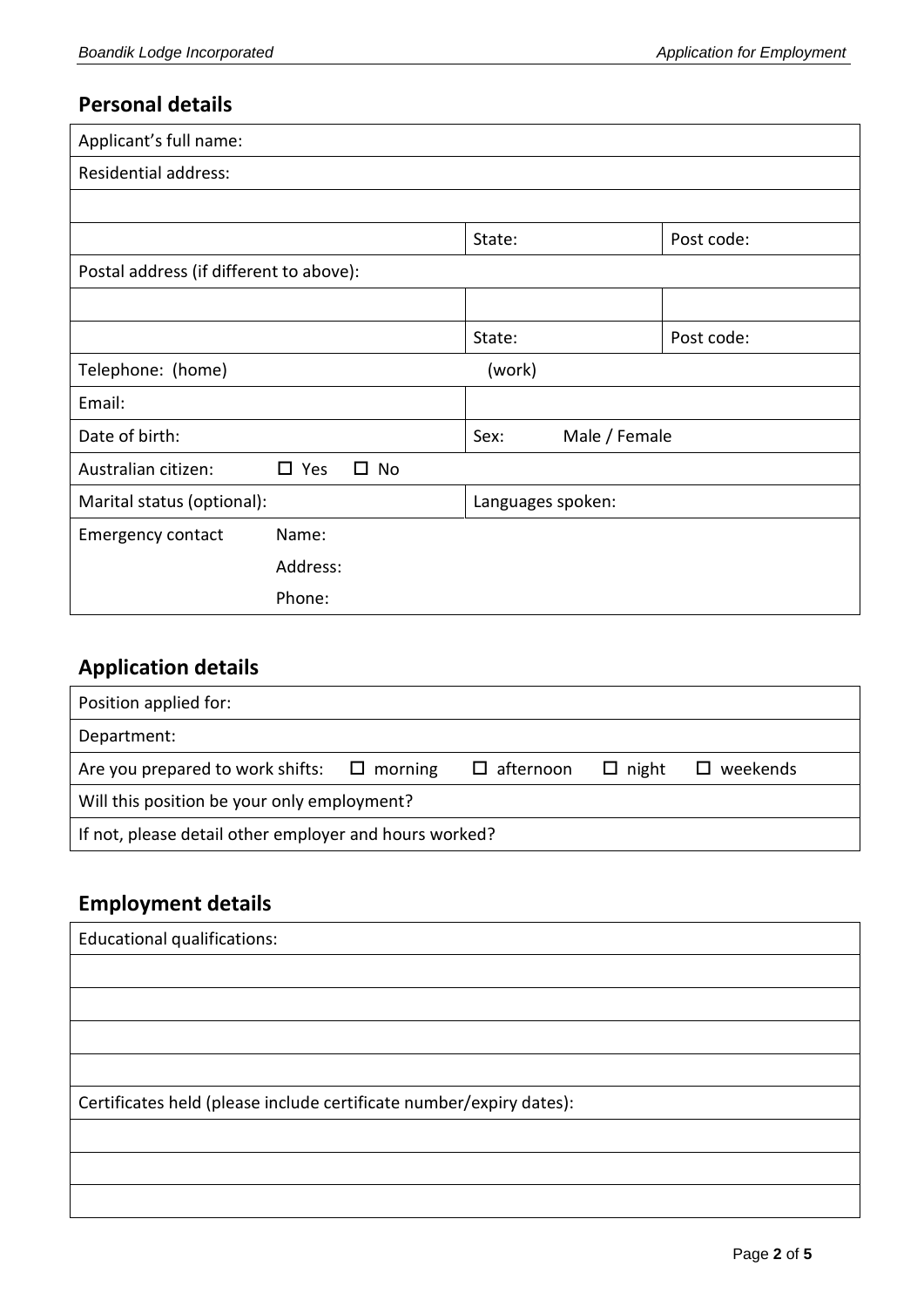| Other courses / training completed (please include completion dates):          |          |  |
|--------------------------------------------------------------------------------|----------|--|
|                                                                                |          |  |
|                                                                                |          |  |
|                                                                                |          |  |
|                                                                                |          |  |
| To determine pay rates please detail years of experience in role applying for: |          |  |
|                                                                                |          |  |
| Have you previously worked for Boandik Lodge?                                  | Yes / No |  |
| If yes, in what position?                                                      |          |  |
| Department:                                                                    |          |  |
| Date of commencement:                                                          |          |  |
| Date of leaving:                                                               |          |  |
| Reason for leaving:                                                            |          |  |
| As an adult, have you lived in a country other than Australia?                 | Yes / No |  |

## **Previous employment**

| 1. Employer:                                            |          |
|---------------------------------------------------------|----------|
| Address:                                                |          |
| Telephone:                                              |          |
| <b>Employed from</b>                                    | to       |
| Position held:                                          |          |
| Reason for leaving:                                     |          |
| Yes / No<br>May we contact this employer for reference? |          |
| Contact person:                                         |          |
| 2. Employer:                                            |          |
| Address:                                                |          |
| Telephone:                                              |          |
| Employed from                                           | to       |
| Position held:                                          |          |
| Reason for leaving:                                     |          |
| May we contact this employer for a reference?           | Yes / No |
| Contact person:                                         |          |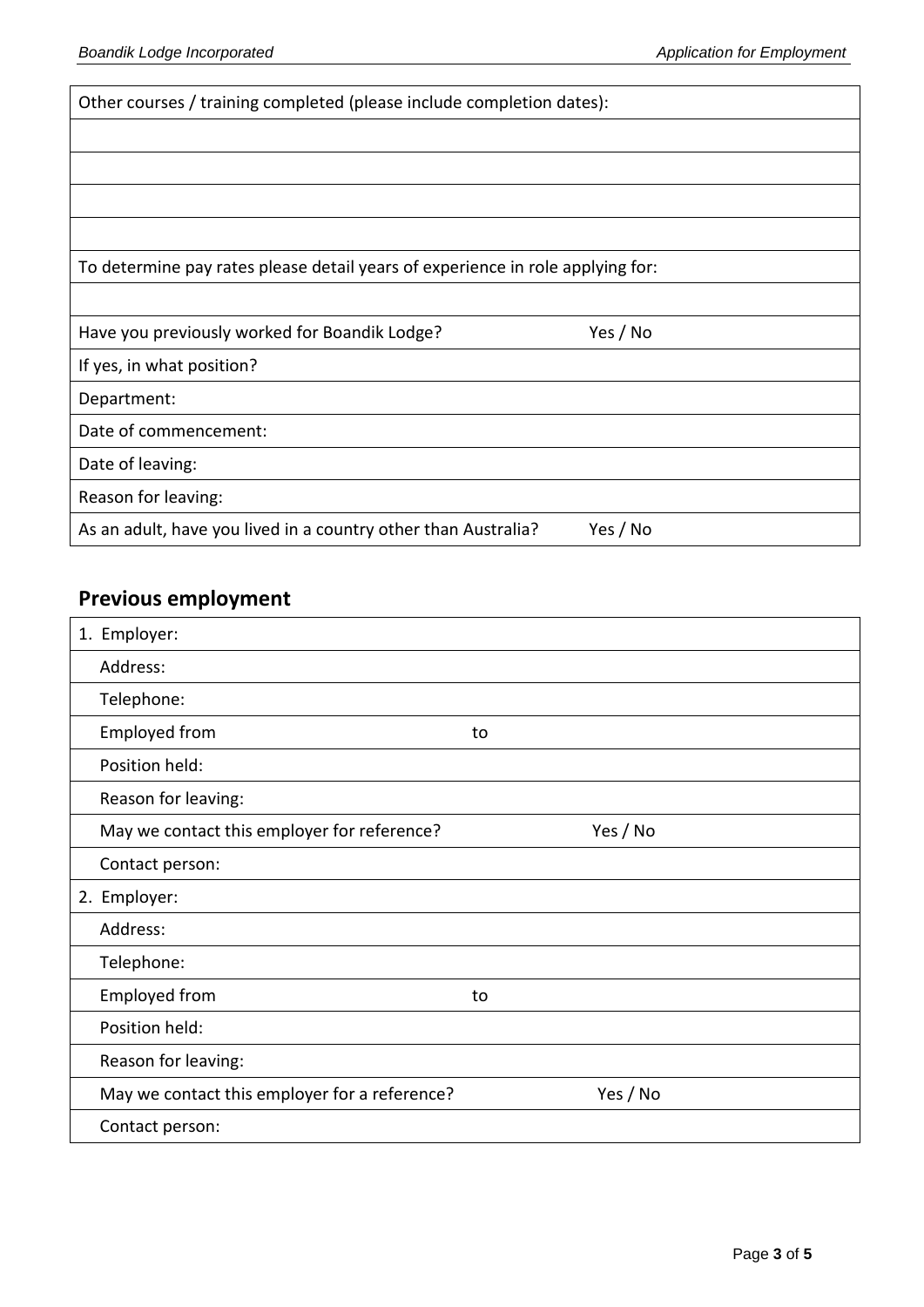| 3. Employer:                                  |          |
|-----------------------------------------------|----------|
| Address:                                      |          |
| Telephone:                                    |          |
| <b>Employed from</b>                          | to       |
| Position held:                                |          |
| Reason for leaving:                           |          |
| May we contact this employer for a reference? | Yes / No |
| Contact person:                               |          |

## **Medical history**

| Failure to disclose a pre-existing medical condition may result in immediate dismissal upon discovery.                                                            |  |  |
|-------------------------------------------------------------------------------------------------------------------------------------------------------------------|--|--|
| Please rate your general state of health: $\Box$ Poor $\Box$ Fair $\Box$ Good $\Box$ Very Good $\Box$ Excellent                                                   |  |  |
| Consider other people your age and your previous state of health when determining the rating.                                                                     |  |  |
| Have you ever experienced any illness or injury which may limit your ability to perform the work<br>reasonably required for the position applied for?<br>Yes / No |  |  |
| If yes, state the nature and date:                                                                                                                                |  |  |
|                                                                                                                                                                   |  |  |
| Yes / No<br>Are you currently receiving any workers compensation payments?                                                                                        |  |  |
| If yes, please specify:                                                                                                                                           |  |  |
|                                                                                                                                                                   |  |  |
|                                                                                                                                                                   |  |  |
| Do you have any claims pending against former employers pursuant to the Workers Rehabilitation                                                                    |  |  |
| Yes / No<br>and Compensation Act 1986                                                                                                                             |  |  |
| If yes, please specify:                                                                                                                                           |  |  |
|                                                                                                                                                                   |  |  |
|                                                                                                                                                                   |  |  |